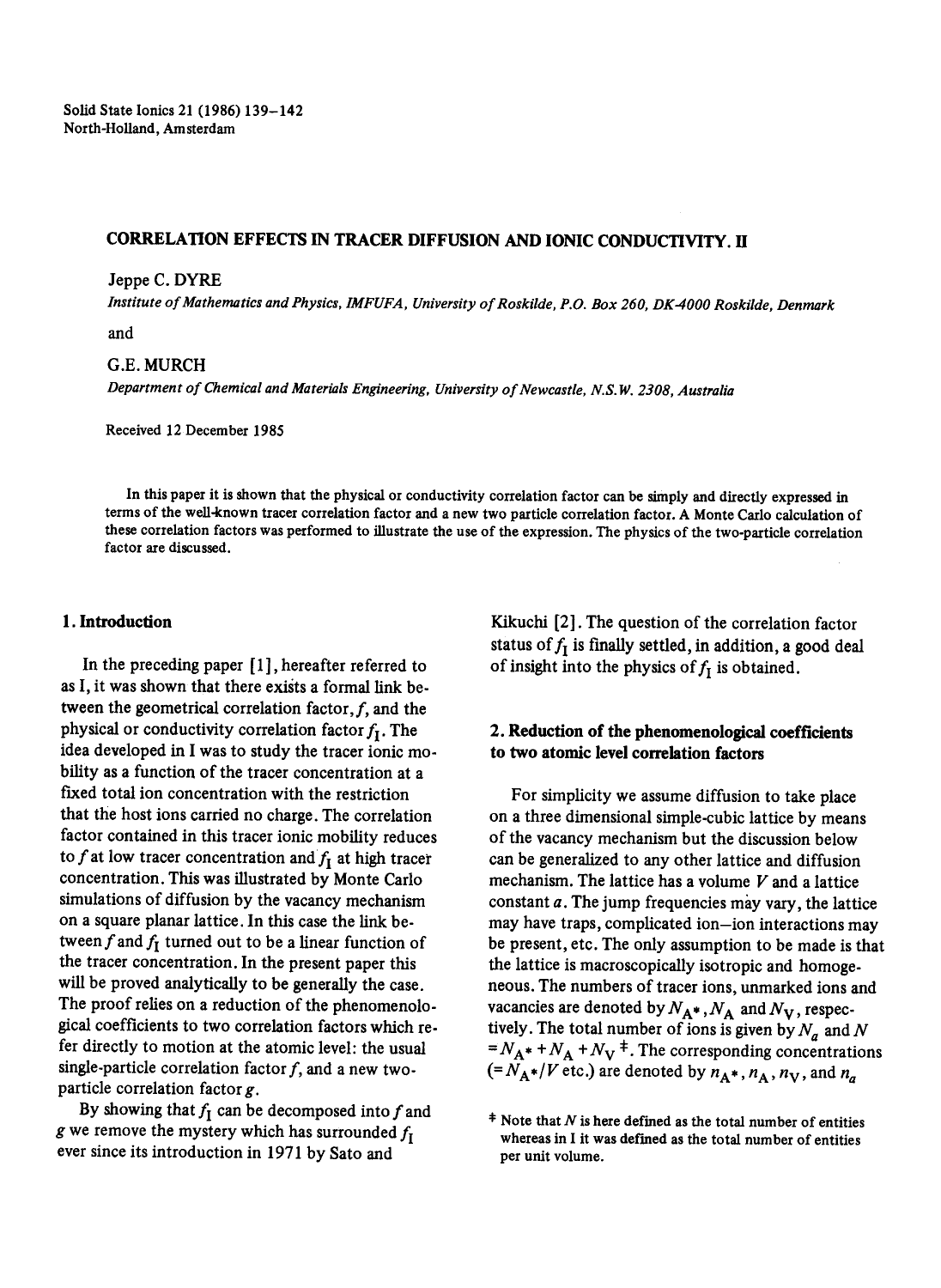while the relative concentrations (=  $N_{A*}/N_{\text{etc}}$ ) are given by  $c_A$  etc. Of course we have that

$$
c_{A^*} + c_A + c_V = 1 \tag{1}
$$

The central idea is to study the phenomenological coefficients as a function of  $N_A^*$  at fixed  $N_a$ . A convenient starting point for the calculation of the phenomenological coefficients is the Einsteinian formula given by Allnatt  $[3,4]$ 

$$
L_{ij} = \lim_{V \to \infty} \lim_{t \to \infty} (6VkTt)^{-1} \langle \overline{\Delta R}^{(i)}(t) \overline{\Delta R}^{(j)}(t) \rangle, \quad (2)
$$

where  $k$  is the Boltzmann constant,  $T$  is the temperature,  $\overline{\Delta R}^{(i)}(t)$  is the total displacement of species i in time  $t$ , and the Dirac brackets denote a thermal average. The average is calculated assuming a finite volume  $V$  and periodic boundary conditions. Finally the limit of infinite diffusion time and volume is taken subject to the condition of constant ion concentration.

Here we are interested in the case of only two species: tracer  $(A^*)$  and non-tracer  $(A)$  ions. To calculate  $L_{AA}$  we write the total displacement of non-tracer ions as the sum of the *individual* ion displacements.

$$
\overline{\Delta R}^{(\mathbf{A})}(t) = \sum_{m} \overline{\Delta r}_{m}^{(\mathbf{A})}(t).
$$
 (3)

Substituting eq. (3) into eq. (2) one finds

$$
L_{\text{AA}} = \lim_{V \to \infty} \lim_{t \to \infty} (6VkTt)^{-1}
$$
  
 
$$
\times \left[ \sum_{m} \langle \overline{\Delta r}_{m}^{(\text{A})^{2}}(t) \rangle + \sum_{m \neq n} \langle \overline{\Delta r}_{m}^{(\text{A})}(t) \overline{\Delta r}_{n}^{(\text{A})}(t) \rangle \right] (4)
$$

Now, if  $\Gamma$  denotes the average ion jump frequency, the usual geometrical correlation factor  $f$  is given by

$$
f = \lim_{V \to \infty} \lim_{t \to \infty} \langle \overline{\Delta r}^2(t) \rangle / \Gamma t a^2 . \tag{5}
$$

This expression is independent of the ion position at time  $t = 0$  since the ion traces out the whole volume  $V$ as  $t$  goes to infinity. Therefore the first term in square brackets in eq. (4) is simply equal to  $N_A \Gamma t a^2 f$ . By a similar argument  $\lim_{t\to\infty} \langle \overline{\Delta r_m}(t)\overline{\Delta r_n}(t)\rangle/t$  for  $m \neq n$ is independent of the position of m and n at  $t = 0$ . This does not work, however, for one dimension.

Next, we define a two particle correlation factor  $g$ by

$$
g = \lim_{V \to \infty} \lim_{t \to \infty} N \langle \overline{\Delta r_m}(t) \overline{\Delta r_n}(t) \rangle / \Gamma t a^2 , \quad (m \neq n) , \tag{6}
$$

where  $N = N_a + N_V$  i.e.  $N = V/a^3$ . It follows directly from eq. (4) that the limit is defined; the factor  $N$ compensates for the fact that interactions between ion  $m$  and  $n$  take place more and more seldomly when the volume is increased. Upon substituting eqs. (5) and (6) into eq. (4) we find

$$
L_{AA} = \lim_{V \to \infty} (\Gamma a^2 / 6V k T) [N_A f + (N_A^2 / N) g]
$$
 (7a)

$$
= (\Gamma a^2 / 6kT) n_A (f + c_A g) , \qquad (7b)
$$

where a factor of  $N_A (N_A - 1)$  has been replaced by  $N_A^2$ .

Recognizing that the correlation factors  $f$  and  $g$  are,  $o$ course, the same for tracer and non-tracer ions, we find in a similar way from eq. (2) that

$$
L_{A^*A^*} = (\Gamma a^2 / 6kT) n_{A^*} (f + c_{A^*}g)
$$
 (8)

and

$$
L_{A^*A} = (L_{AA^*}) = (\Gamma a^2 / 6kT) n_A c_A * g
$$
  
= (\Gamma a^2 / 6kT) n\_A \* c\_A g. (9)

It is now straightforward to find the tracer concentration dependence of the phenomenological coefficients for fixed  $c_a$ . In particular we recall the tracer conductivity correlation factor introduced in I (eqs. (6) and (11))

$$
s_{A^{*}}^{0} = 6kTL_{A^{*}A^{*}}/\Gamma a^{2}n_{A^{*}}
$$
 (10)

noting that  $\lambda^2 = a^2/3$ . It was found in I that this s factor connects f and  $f_1$ . Substituting eq. (8) of this paper we have that

$$
s_{\mathbf{A}^*}^0 = f + c_{\mathbf{A}^*} g \tag{11}
$$

Thus  $s_A^0$  quite generally provides a link between f and  $f_I$  [1] and is a linear function of  $c_{\mathbf{A}^*}$ .

In a similar manner, the physical or conductivity correlation factor  $f<sub>I</sub>$  itself is given by (eqs. (4) and  $(10)$  of I) i.e.

$$
f_{I} = (6kT/n_{A^*}a^2\Gamma)(L_{A^*A^*} + L_{A^*A}).
$$
 (12)

Noting eqs.  $(8)$  and  $(9)$  of this paper we have that

$$
f_{\mathbf{I}} = f + c_{\mathbf{A}^*}g + c_{\mathbf{A}}g \tag{13a}
$$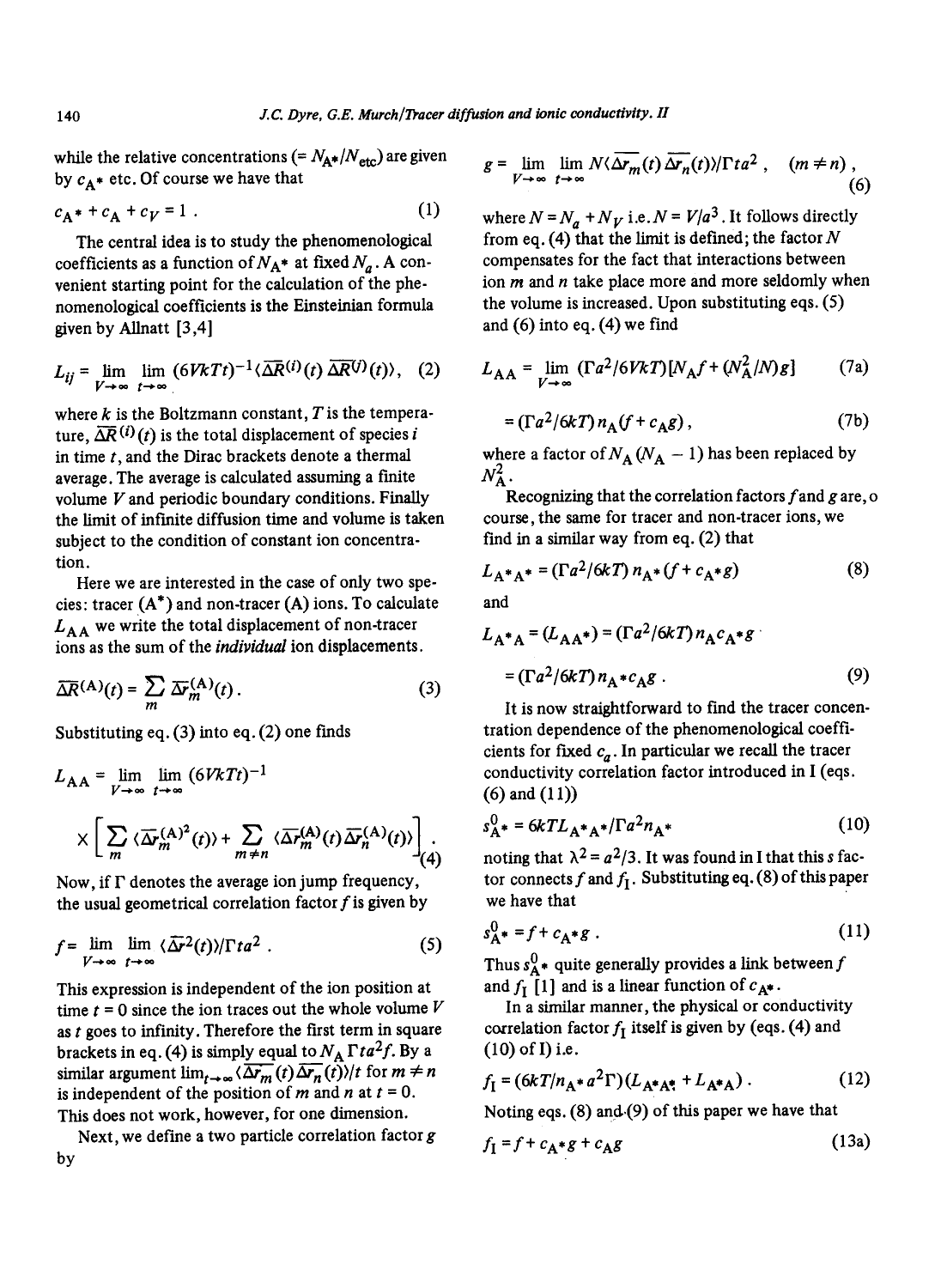and finally that

$$
f_{\rm I} = f + c_a g \tag{13b}
$$

The correlation factor status and the underlying physics of  $f_I$  have been a matter of some discussion ever since it was introduced into the literature by Sato and Kikuchi [2]. From eq. (13b) we see that  $f<sub>I</sub>$  is simply a sum of two correlation factors which refer directly to the atomic level. There are no mysterious "collective or cooperative" effects hidden in  $f_I$ . In our opinion the question of the correlation factor status of  $f_I$  is hereby finally settled.

Of course g could have been defined such that the  $c_a$  factor could have been omitted in eq. (13b). However we want g to be a direct measure of the correlation of the motion of two ions. If there had been a factor  $N_A$  instead of N in eq. (6) (thus eliminating  $c_a$  in eq. (13b)), then g could change in two ways when more atoms are added to the system: either because  $N_A$  changed, or because  $\langle \Delta r_m(t) \Delta r_n(t) \rangle/t$ , changed. This would be unfortunate because then situations could arise, at least in principle, where  $g$ changed but that the real correlation of two atoms remained the same.

Another quantity of interest is the Haven ratio  $H_R$ . This quantity is given by [5]

$$
H_R = \frac{c_A L_{A^*A^*} - c_{A^*L_{A^*A}}}{c_A (L_{A^*A} + L_{A^*A^*})}
$$
 (14)

From eqs. (8) and (9) one finds that

$$
H_R = f/(f + c_a g) = f/f_I , \qquad (15)
$$

which is valid at *any* tracer concentration.

We note of course that

$$
H_R = 1 \Leftrightarrow g = 0 \Leftrightarrow L_{A^*A} = 0. \tag{16}
$$

Usually, when H<sub>R</sub> is found to be  $\neq$ 1, it is thought that this is direct evidence of a non-trivial correlation factor f. We can now see that  $H_R \neq 1$  is in reality a unique sign of non-trivial two-particle correlation effects! Indeed, in principle one could, at the same time, have that  $f=1$ .

Let us now briefly discuss the physics of  $g$ . Consider, for example, diffusion by the vacancy mechanism for a small vacancy concentration in a simple cubic lattice. In this case  $f_1 = 1$ , so that  $g = 1 - f > 0$ . The physics involved is straightforward. Suppose ion  $m$  has just exchanged sites with a vacancy. If the next vacancy jump is perpendicular to the first, there will be no contribution to either  $f$  or  $g$ . If the vacancy jumps back again (with  $m$ ) this contributes to make f smaller than unity for ion  $m$  as is well-known. Finally there is the possibility that the vacancy jumps in the same direction as the first jump by exchanging sites with a new ion  $n$ . This will give a positive contribution to  $g$  for ions  $m$  and  $n$ . This contribution to g is the most important one, so it is not surprising that the total  $g$  ends up being positive.

A negative value for g corresponds to  $H_R$  being greater than unity. This has been observed, for instance, in Monte Carlo simulations of a high density lattice gas with nearest neighbor exclusion [6]. In this case one may speculate that the negative sign of g is due to a backflow effect similar to that discussed by Feynman and Cohen [7] for liquid helium. This effect results from the hydrodynamic equation of continuity, so it may be that  $g < 0$  corresponds to liquid-like situations. This alleged liquid-like situation is actually what was previously called solid-like.

## **3. Monte Carlo simulation of**  $f_i$  **and g**

In this section we make use of some of the equations derived in previous section in order to illustrate how  $f$  (eq. (5)),  $f_1$  (eq. (13b)) and  $g$  (eq. (6)) can be calculated in a Monte Carlo calculation. We focus on two models. First we examine the square planar lattice of 50176 (224  $\times$  224) sites with a single vacancy. In the usual way [8] the walk of the vacancy was directed through the use of machine-generated random numbers. An average of 10 jumps per atom was specified. The run was repeated 400 times to obtain adequate statistics for  $g$  (and  $f_I$ ). Results are shown in table 1. As expected  $f_I$  is very close to unity, f is close to the exact value of  $1/(\pi - 1)$  [9] and g is given by  $1 - f$ .

Next, we examined a model where  $f_I \neq 1$ . We chose a model where much Monte Carlo data had already been collected for  $f_1$  using the external field method  $[8,10]$ . In addition, much data on f was also available. The model chosen was the simple cubic lattice of 27000 (30  $\times$  30  $\times$  30) sites with random (single-site) traps where the number of vacancies equals the total number of traps. We selected a concentration where half of the lattice contains traps